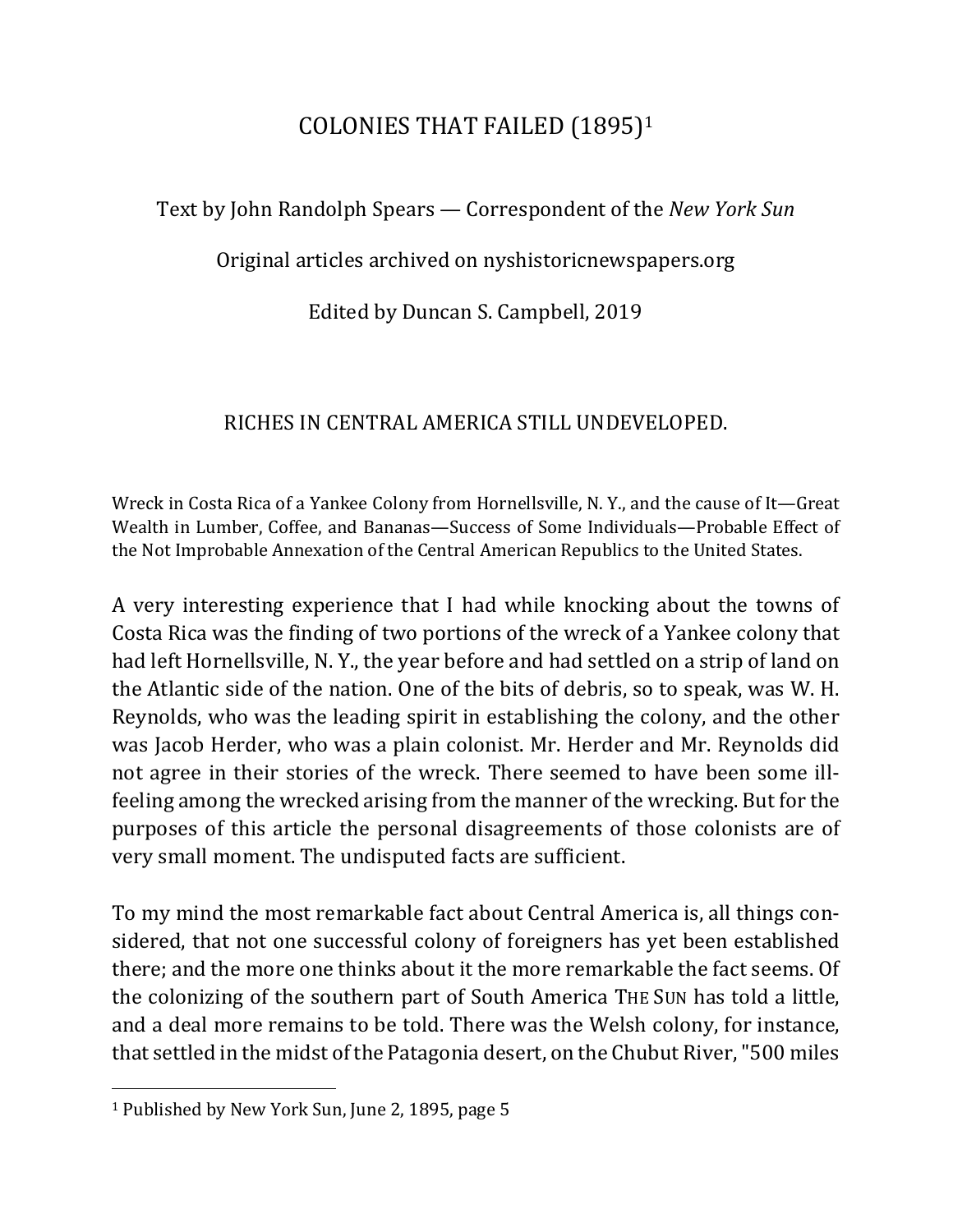from anywhere," and succeeded after long years of hardship. That was a wonderful case of colonial success, unless, indeed, it is true that physical hardships are necessary to insure success. But Chubut is only one of dozens of successful colonies of foreigners in southern South America. The Argentine, the little Oriental republic (Uruguay), and Chili are full of colonies. Chili is especially notable for its European colonists. As long ago as 1845 one Herr Anwandter established a German colony at Valdivia that succeeded at once. It was in a forest-covered region, but very fertile. The sturdy Germans went to work there as they have gone to work in so many parts of the United States. They cleared the soil and made homes and became citizens of the country of their adoption. Other Germans—thousands of them—came out to the new region where homes could be had for the taking, and now one fourth of all Chile is entirely dominated by the influence of this German element. Valdivia, Concepcion, Victoria, Traiguen, Osorno, and Port Montt are the chief towns of the German region, and everywhere in that part of Chili, German customs and habits, including German energy and thrift, and education are at the foundation of all life and progress. But though German in blood, the colonists are thoroughly Chilean in national allegiance. The most patriotic of Chileans are the youths of German blood born on Chili soil, just as the German blooded citizens of the States show more enthusiasm in celebrating national holidays than New England Yankees. The coming Chilian must be portrayed hereafter with yellow moustache and blue eyes.

How it happened that thousands of sturdy Europeans sailed across the torrid zone and even around the Horn to find homes, instead of going to Central America, may not be past finding out, but it is one of the curious features of the wonderful history of colonization. Certainly, Central America was not ignored because of the soil. None better exists in the world. Nor was it altogether because of the Government, for the rulers of Chili and of the Argentine had all the peculiarities of those of Central America. Perhaps it was the reputation of the climate. Certainly, Central America's reputation for fevers is bad enough, but when one travels there and finds that the fever belt is confined to the low lands along shore, while the high lands are perfectly healthful save only as bad sanitary arrangements in cities bring on zymotic diseases, it is apparent that the climate was not necessarily to blame. At any rate, whatever the cause, Central America is peopled almost exclusively by the mixed Spanish and Indian race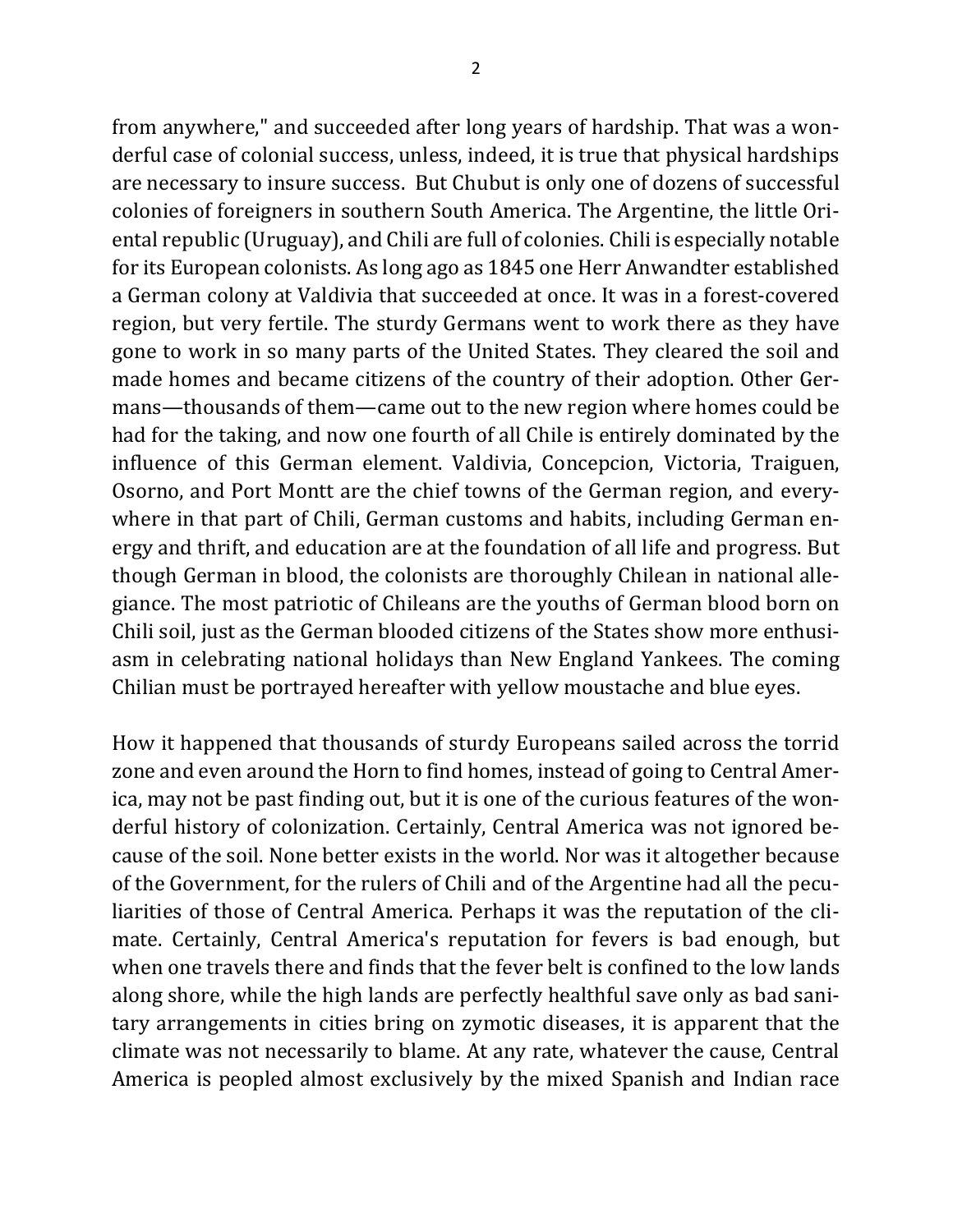who call themselves Ladinos, while Chili and. the Argentine, with the impulse due to immigration are making progress almost as fast as Japan.

And yet almost every traveler in Central America finds places that answer in characteristics to the typical descriptions of paradise. There are landscapes so beautiful that no tongue or pen can be found to do them justice. There are fields and meadows and forest lands of unsurpassed fertility, ready for the handicraft of the agriculturalist. So bountiful is Nature that every stroke of the workman is repaid a hundredfold. Nowhere can human life be sustained with so little labor, and nowhere is the behest "having food and raiment, let us be therewith content" more easily obeyed. Eternal spring prevails, one may almost say, but not eternal sunshine. In the dry season there is sunshine a-plenty, and in the wet there is enough.

It was to this ideal land that the colonists from Hornellsville came, but not to an ideal part of it. On the contrary, a worse spot for a colony of New Yorkers would be hard to find. The one who follows the coastline of Costa Rica east of Limon for forty miles comes to a little bay, fit, they say, for a very good commercial harbor. Here for a good many years an American named Mott has lived, his business being that of a trader with the Indians. Behind the bay is a swamp, a genuine torrid zone swamp, full of rank vegetation and alligators and snakes and malaria. Back of the swamp is ground somewhat higher. It could not be covered out of sight even by high water. It was and is the richest kind of low land soil in the world. It was covered with virgin forest, many of the trees being the best quality of cedar, and many also of the poorer class of mahogany. The cedar, if cut into lumber, would bring a top price in any lumber market. The soil, if cleared and planted with banana shoots, would for ten years produce such bunches of bananas as would make a stevedore's back ache and a fruit buyer's eyes bulge. Like millions of other acres in Central America this land, with its precious trees and its wonderful soil, belonged to a Government whose Executive could not be pleased in any way more than by an application for that land from men who would become actual settlers upon it. Any able-bodied man could have all he could work and welcome—more than welcome. And if any actual settler would take hold of it and induce others to come with him, he could not only have his fair share, but an extra share to pay him for inducing others to come and take a free share.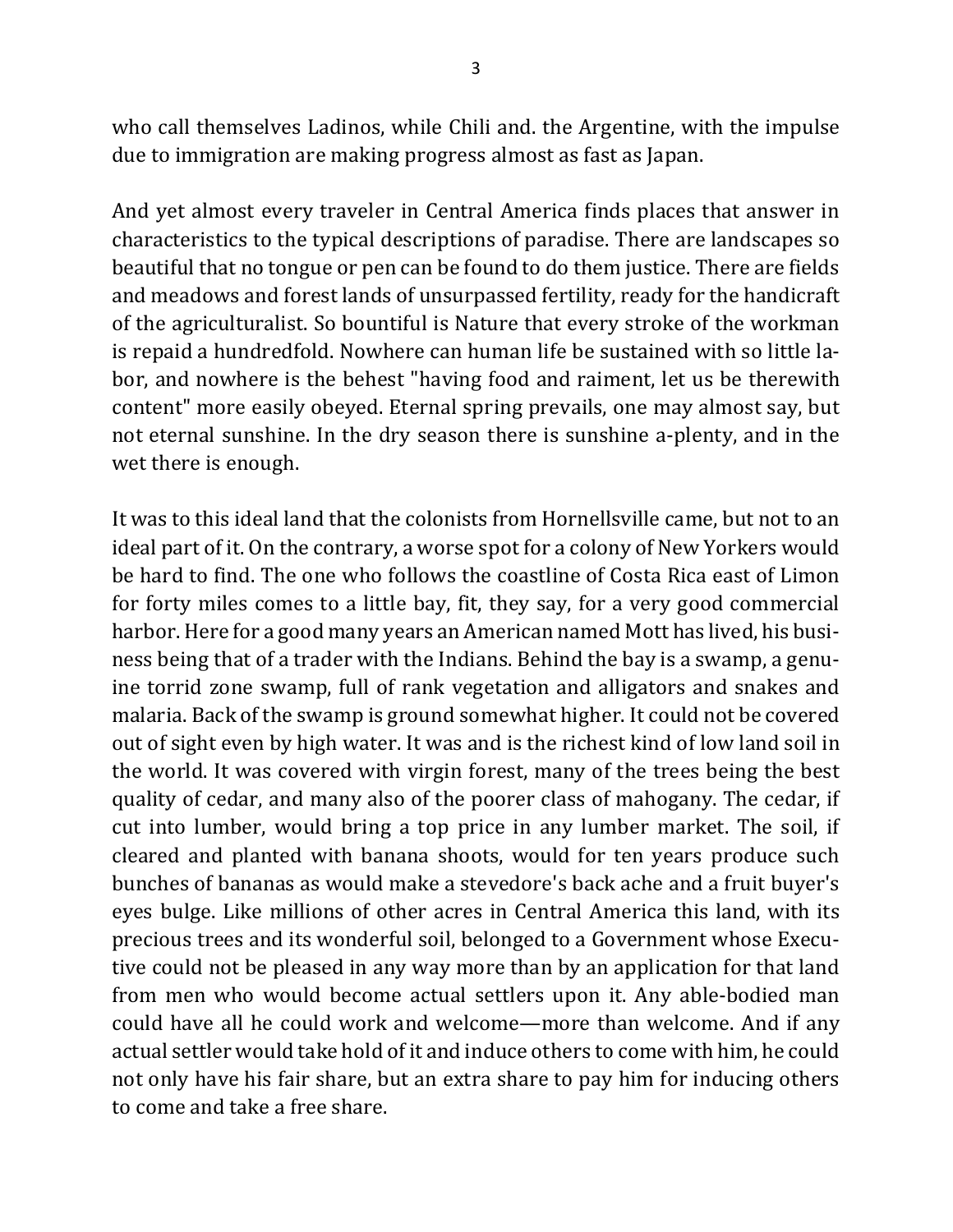Just how this opportunity looks to one who does not know all about it needs a little explanation. Thus, a very good sawmill can be delivered and set up on the coast of Central America for \$5,000, or at most \$6,000. A small daily turnout of lumber from this mill would be 3,000 feet, and the lumber piled on the bay would be worth, at a low estimate, \$30 gold a thousand. Pine sells at that price in any West India market, while cedar is worth say double. To the unsophisticated, the taking of a saw mill there is about the shortest road imaginable to an income of \$130 gold a day for the mill owners.

Bu that is not all. As the land is cleared, bananas may be planted. Now, an acre of that land is estimated to yield 100 bunches of strictly first-class bananas the second year after planting, and these sell at 40 cents a bunch (silver), while forty bunches more, worth 20 cents each, are to be had—in all an income of \$48 for an acre the second year. Thereafter for eight years the land yields just three times as much. This done, it may be turned into grassland, that will yield six to ten tons of hay a year an acre. That is, one acre will grow at least two steers a year, and the steers will sell for \$30 each. On paper the wealth to be had from that black soil back of the swamp, to the east of Limon, was beyond the dreams of avarice.

At Hornellsville the Central American Colonial and Mining Company was formed. Reynolds and a man named Dawson went out and located a concession of 220,000 acres on the Sixaola River, back of the bay mentioned. On paper that was a princely domain. The sawmill was to yield at least \$150 a day in gold from the first day the engine was turned over. And the land, as cleared, was to yield at least \$100 an acre net profit after it had been two years planted. Just think of 200,000 acres of land that would yield \$100 an acre profit a year—would yield the colony an annual income of  $$20,000,000$  a year! That was wealth worth working for sure enough. A party that included seven families and a number of young men, all eager for the millions, quickly followed. A surveyor went along. They landed on the beach and they crossed the swamp on a footpath of flattened logs, undismayed by the alligators and snakes. They surveyed out a town on the land, that was somewhat higher than the swamp, and christened it Hornella [present-day Talamanca?]. They employed negroes and Indians, who helped them to build a house for common use and to clear away the all-but-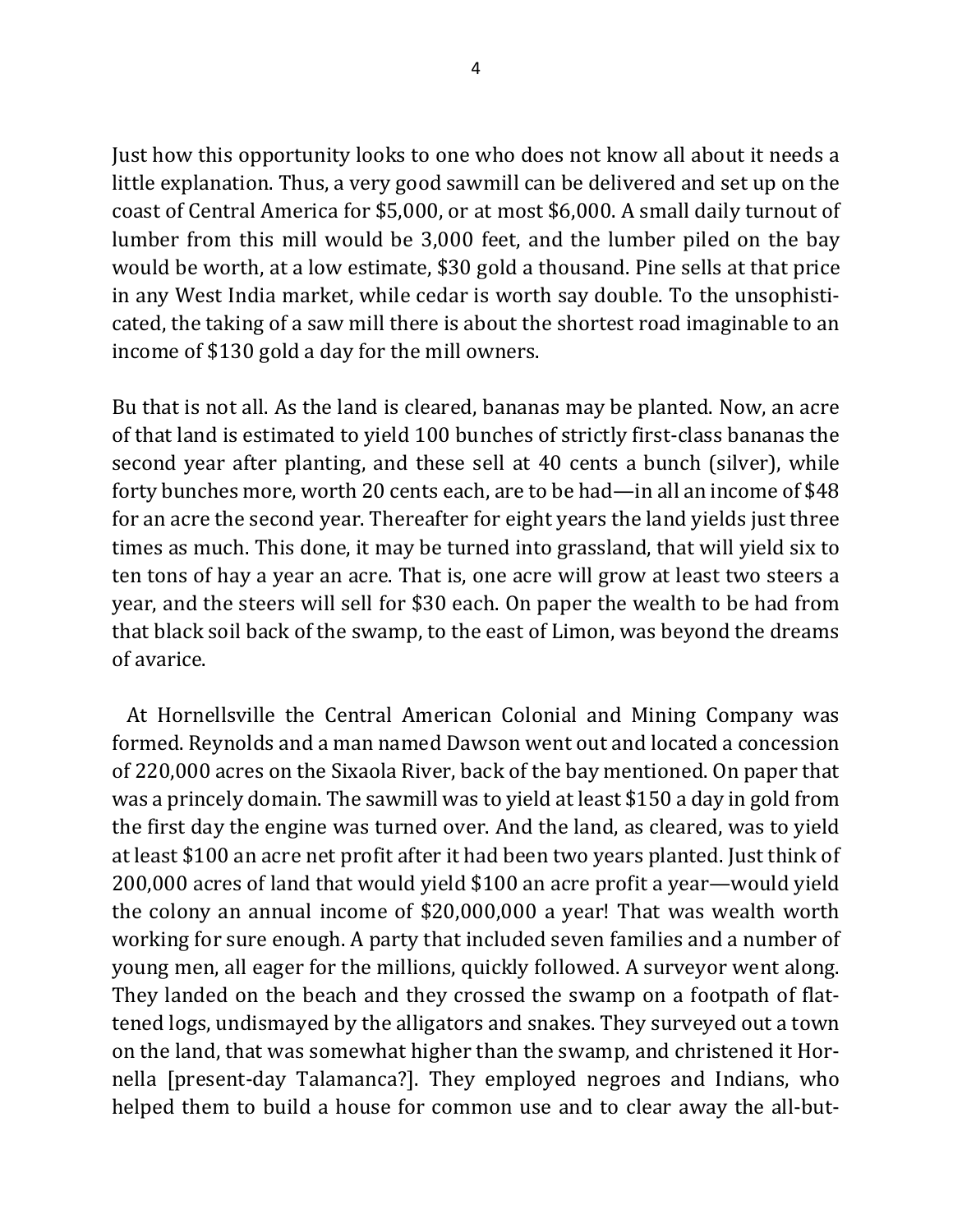solid covering of vegetation. The sawmill had not arrived, and the banana plants had not yet been set out, but everybody worked with a will and was happy for a time. But a turn came very quickly. The party had left Hornellsville in the month of May—a month during which the rains of the wet season had already begun to fall on their future home. When they arrived out, the rains were falling more frequently and for more hours every day. Six weeks later, rains that lasted three days at a stretch, and longer, were pouring down, and the quantity of water that fell was appalling to the unaccustomed colonists. The land where their house stood was indeed beyond the reach of high water from the swamp, but the torrents from above permeated it and turned every foot of it into a mass of black slime. Even the ground under their house became semi-liquid.

That was not all. Their house was but a thatched roof supported on poles. It had neither walls nor floor. One could not leave his hammock or bunk without stepping into the mire. On every side rose the dense wall of the tropical forest, a wall now rendered dim by the curtains of rain that seemed to hang over all the clearing. The thatched roof leaked, and unexpected streams drizzled and poured down on those beneath. And then came mosquitoes in clouds, and gnats and flies and the red ticks that burrow in the flesh. The fires would scarcely burn. The air was so laden with moisture that even the clothing the people wore was constantly saturated. Clothing dried at the fire became saturated after it had been worn an hour. Every shoe and bit of leather was covered with mold, and every iron and steel surface became coated deep with rust. They were hemmed in by the rain and the heat. There was no escape. They could not forget their sorrows in labor. They could at the last only cower under their crude shelter and bemoan their unhappy lot.

Then came the curse of the swamp belt—the malarial fever. One after another sickened under the strain, and some found relief in death. Flesh and blood could not endure it all. From moaning over one's troubles to cursing another as the author of them, is but a step. Quarrels broke out. Hope ceased. The colony was abandoned. The dead were buried in the mud and the survivors fled. They had come to what had seemed a paradise; they had found it a liquid sheol,<sup>2</sup> peopled with winged and crawling devils. Only Mott remained, and he, it is said, has

 $\overline{\phantom{a}}$ 

<sup>&</sup>lt;sup>2</sup> Sheol — Abode of the dead (from Hebrew)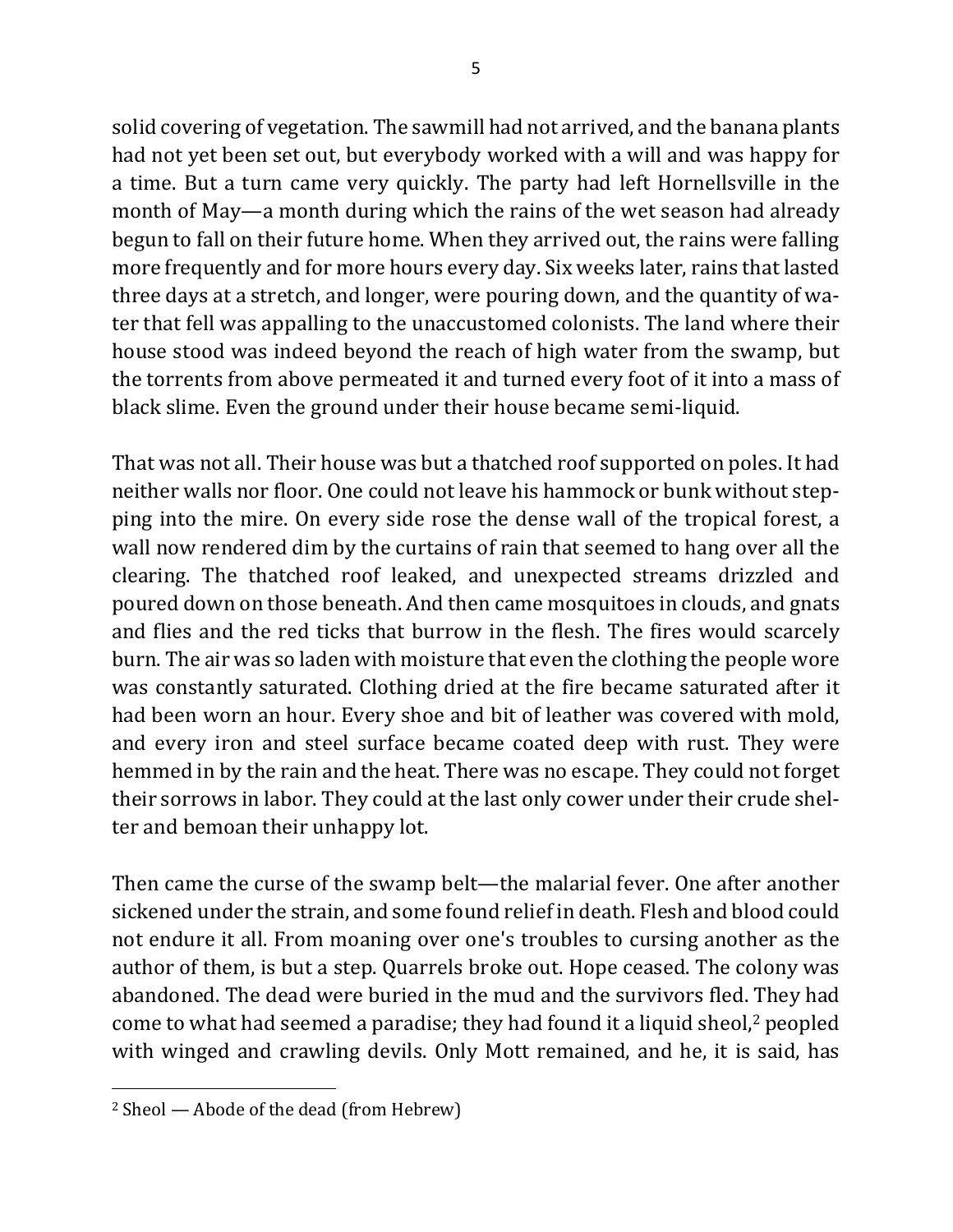almost as great cause to regret the influx as anyone, for, though he was acclimated and unaffected by rain or fever, he sold goods on credit for which the colonists could not pay, until he lost about everything he had saved.

I found Reynolds at a hotel built as a summer and health resort at Hot Springs, near Cartago. He was serving with success as a bartender. I found Jacob working as an assistant to a photographer at Alajuela. Both said that on the whole they were glad they came to Costa Rica, but Herder was sure the title to the 220,000 acres of land would never be earned by the colony company—that the promoters would never get the required number of people to live there. Reynolds, on the other hand, was sanguine of success. A Texas company had brought a sawmill, and employed people accustomed to the swamps of the Gulf States to work it. Other people who were acclimated were coming in to work on a small canal one mile long across the swamp, for which, he said, the capital had been raised. But the foreigners with whom I talked all spoke doubtfully about the project. The trees were there, they said, and the market for lumber was within reach, but only negroes, with here and there a strong-livered white man, could live in the swamps in the wet season, or even the dry. It would not be difficult to make the sawmill highly profitable. That had been done elsewhere on the coast, but to create a colony there was a very different matter.

In Honduras, the foreign element were lamenting the failure of a colony that had been exploited in Chicago. The promoters got a concession of banana land on the north coast, and then, by advertising, got people together for a colony. This entire affair was said to have been a swindle, but I found no proof of anything worse than ridiculous enthusiasm.

The failure of these two colonies does not prove that every colony sent there must fail, but of one thing the reader may rest satisfied: Every colony of Americans unaccustomed to life in the hot swamps of the States will fail in the banana region of Central America. This is not my individual judgment alone, but the judgment of every resident, native and foreign, in Central America, to whom I talked on the subject, excepting only Mr. Reynolds.

On the other hand, a colony might very easily succeed on the highlands. If such a gathering of people as settled Greeley, Col., or Riverside, Cal., or Topolobampo,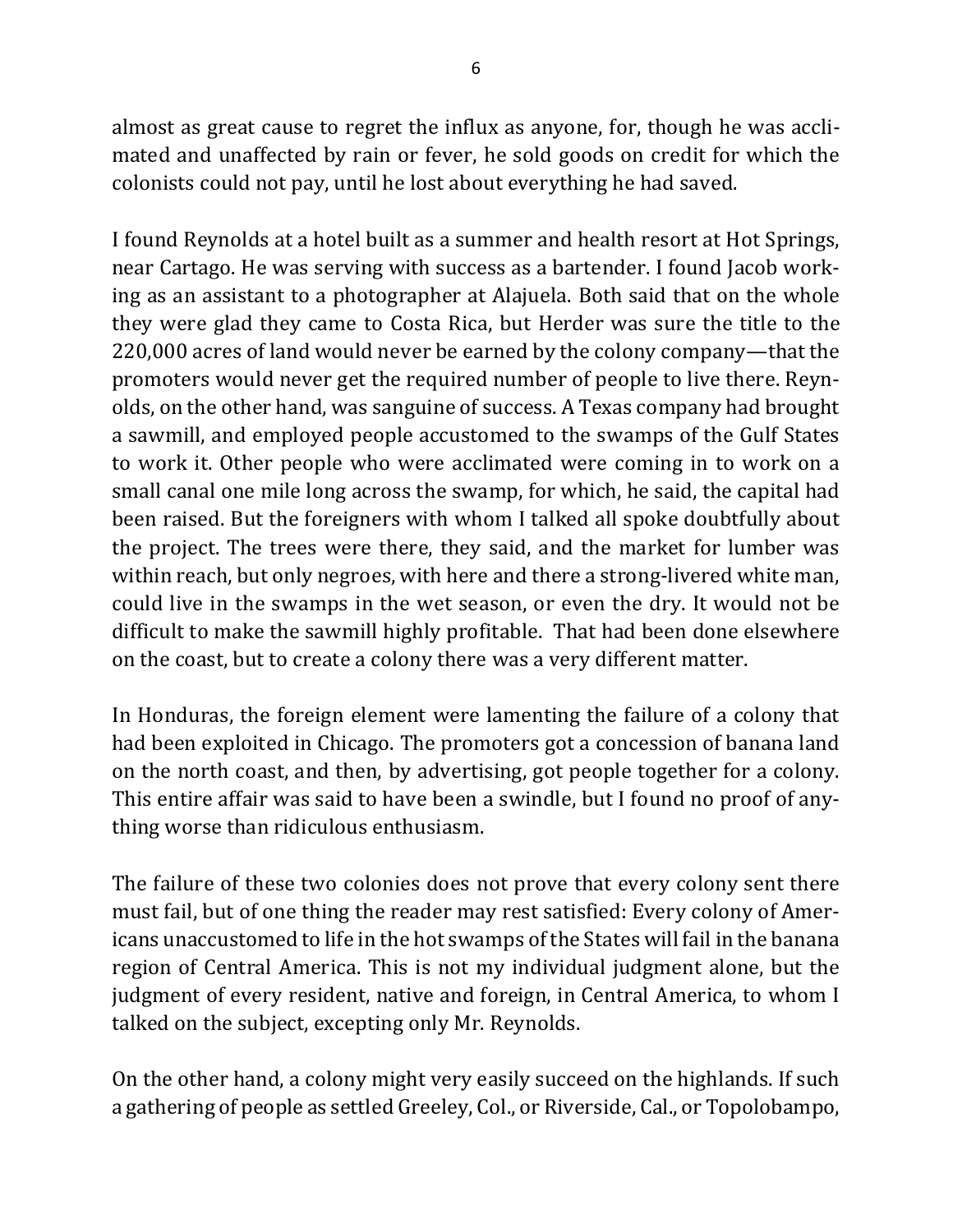Mex., should locate on well-selected land on the plateaus, and would go to work Yankee fashion, there is no telling what they might not accomplish. They would certainly have to work hard till the ground was cleared if they did not get land already cleared; but, after all, clearing away the forest there is not what it was in the States years ago. The natives clear fresh land for every cereal crop they grow. They back it over, let it get dry, apply a match, and away it goes. The big trees—at least the big logs—remain, but they can plant between them without ploughing and be absolutely sure of an excellent crop. The Yankee would, of course, soon get rid of the logs and put in the plough. If coffee land were chosen and properly worked independence would be quickly assured, though this is not to advise any of THE SUN's readers to form a colony and go there now. There are millions of acres in Central America quite equal to the Riverside region of California, but they are not under a Government like Uncle Sam's, as Riverside is, and until they are, it is not advisable for ordinary citizens to go there either singly or in colonies.

But, although the few colonial schemes of which one hears there have all failed because wretchedly managed from the start, there are many instances of remarkably successful individual foreigners. There are dozens of foreignersperhaps hundreds—in every one of the little Central American States that have acquired wealth. Some have succeeded as planters, a few—very few—as miners, now and then one as a merchant, and some as manufacturers. Nearly all American dentists and photographers there have succeeded. Banking, railroading, lumber making, steam boating, and electric lighting have been successfully followed by foreigners. A great many poor men have gone there to invest their thrift, energy, and foresight and have succeeded marvelously. One hears about these successes on every hand, but of the individual men who have gone there on a venture and have found themselves unfitted for the conditions to be met one does not hear so much. It is not enough that a man have thrift, energy, and foresight. Without these qualities he cannot succeed, but he must be able in addition to adapt himself to the habits of a people who are very much different from those one meets in the United States. The people very properly regard a foreign fortune hunter as an adventurer who is not to be trusted until he has proved himself worthy of trust. One must overcome the natural prejudice which they feel toward a heretic. One must be able to meet half way the really sharp business men there, who will strive to overreach him in every way—must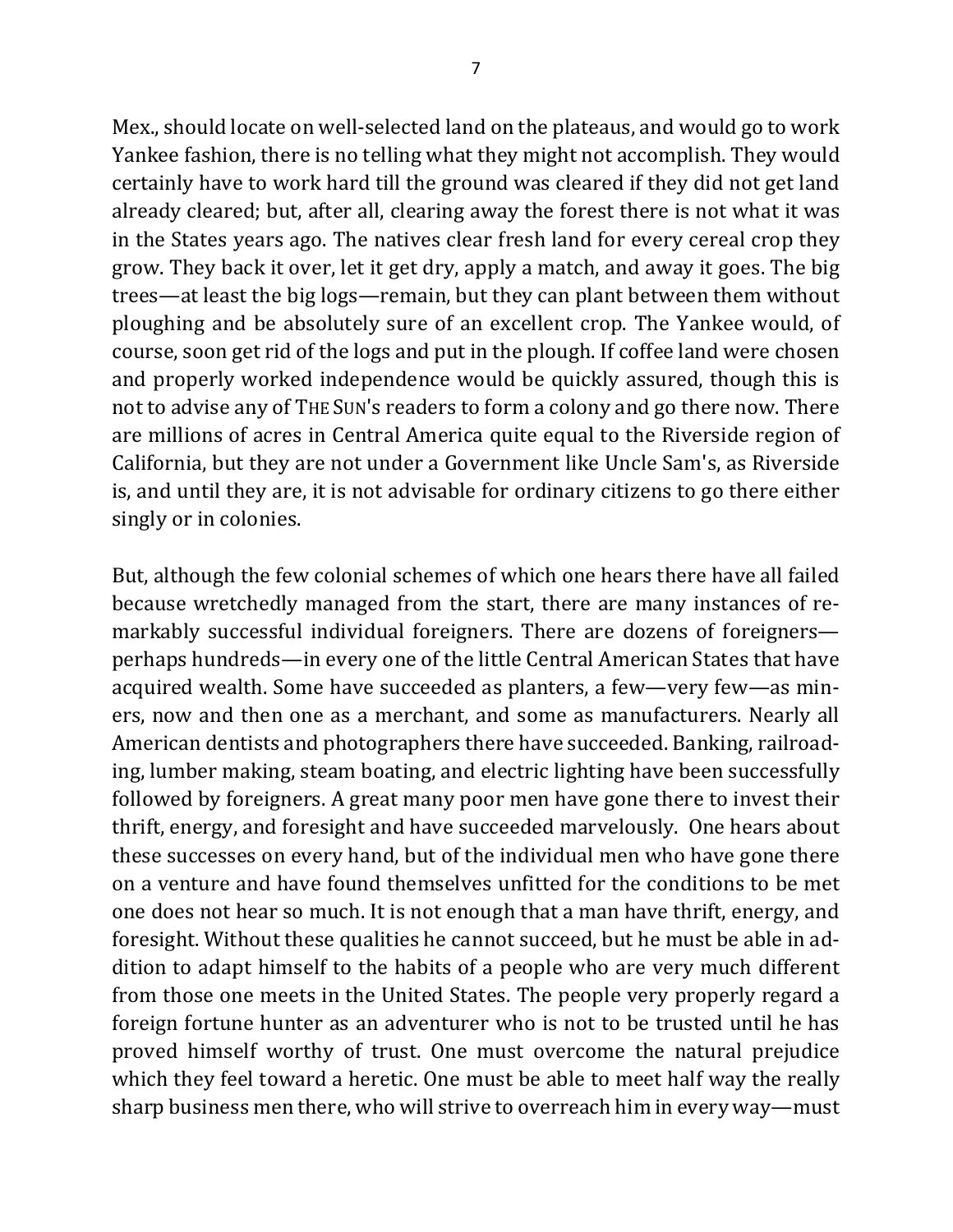meet deceit and fraud with inflexible integrity and strength of character, and yet must avoid offending by either an arrogant bearing or blunt denunciation of the habits of those by whom he is surrounded. More than all else, one must be able to command the respect and admiration or the peon or working class, and that is a right difficult thing to do. The peons seem to be in one respect like the darkies of the Southern States. The old master or young master can order the darkies around, get a lot of work out of them, and make them salute him with the utmost respect whenever they see him. The Northern Yankee cannot do half so well, though he pay double price. So, the Central American gentleman can get his work done for a trifle where an ordinary foreigner cannot hire a hand at any price. I saw one young San Francisco man who had abandoned a promising young coffee orchard, and was on his way home because he could not get help, and that, too, after he had worked for two years on the place with own hands. It only remains to be said that in spite of the fact that great wealth has been acquired there by foreigners after a few years of labor, the chances of failure are very much greater than those of success, so far as ordinary men are concerned, and that only those who can find in the knowledge gained and the adventures they will meet a sufficient return for their time and money ought to think of going there.

In connection with what has been said about foreigners in Central America it is proper to add a few words about the ever-present proposition to incorporate some part of Spanish America—Cuba, for instance—into the United States. Every Cuban patriot and a very large number of intelligent people in every Central American State look with longing eyes toward the Yankee republic. Even among politicians there it is believed that it would be better for the country and for themselves if they were under the Stars and Stripes. It is true that the average politician's ambition is to rule his country long enough to acquire wealth, and then go to Paris, like Guzman Blanco of Venezuela or Soto of Honduras or Ezeta of Salvador. But many have wider views. They would like to sit in Congress at Washington as "the gentleman from Costa Rica." They know that the time would even come when the candidate for the Presidency would be chosen from the new State in the south. On the other hand, many people in the United States would very seriously object to the annexation of any Spanish-American country to the United States on the ground that a population so very different from the average Yankee could not be well assimilated even under the flexible